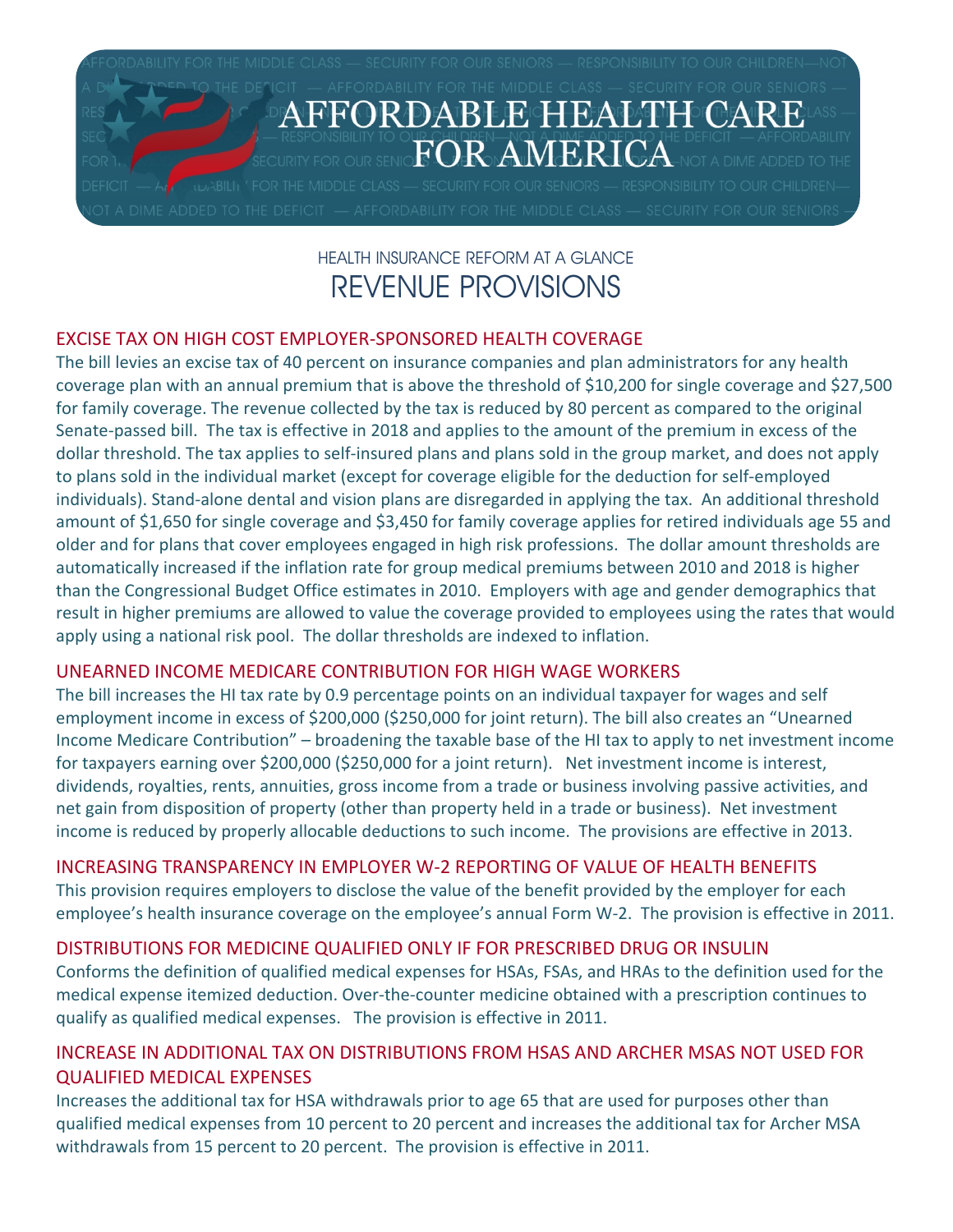## LIMITING HEALTH FSA CONTRIBUTIONS

This provision limits the amount of contributions to health FSAs to \$2,500 per year. The provision is effective in 2013.

## PHARMACEUTICAL MANUFACTURERS FEE

This provision imposes an annual flat fee on the pharmaceutical manufacturing sector beginning in 2011 allocated across the industry according to market share. The schedule for the flat fee is: 2011, \$2.5 billion; 2012 and 2013, \$2.8 billion; 2014 to 2016, \$3 billion; 2017, \$4 billion; 2018, \$4.1 billion; 2019 and later, \$2.8 billion. The fee does not apply to companies with sales of branded pharmaceuticals of \$5 million or less.

## MEDICAL DEVICE MANUFACTURERS FEE

This provision imposes an excise tax on the sale of a medical device by a manufacturer or importer at a rate of 2.3 percent. Exempted from the tax are eyeglasses, contact lenses, hearing aids, and any device designated by the Secretary of the Treasury to be of a type that is generally purchased by the public at retail for individual use. The provision is effective in 2013.

## HEALTH INSURANCE PROVIDER FEE

This provision imposes an annual flat fee on the health insurance sector beginning in 2014 allocated across the industry according to market share. The schedule for the flat fee is: 2014, \$8 billion; 2015 and 2016, \$11.5 billion; 2017, \$13.5 billion; 2018, \$14.3 billion and indexed to medical inflation for later years. The fee does not apply to companies whose net premiums written are \$25 million or less.

# ELIMINATING THE DEDUCTION FOR EMPLOYER PART D SUBSIDY

This provision eliminates the deduction for the subsidy for employers who maintain prescription drug plans for their Medicare Part D eligible retirees. The present law exclusion of the subsidy from an employer's gross income is retained. The provision is effective in 2013.

# MODIFICATION OF THE THRESHOLD FOR CLAIMING THE ITEMIZED DEDUCTION FOR MEDICAL **EXPENSES**

This provision increases the adjusted gross income threshold for claiming the itemized deduction for medical expenses from 7.5 percent to 10 percent. Individuals age 65 and older would be able to claim the itemized deduction for medical expenses at 7.5 percent of adjusted gross income through 2016. The provision is effective in 2013.

# TAX ON INDOOR TANNING SERVICES

This provision imposes a ten percent excise tax on indoor tanning services. The excise tax would be effective for services provided on or after July 1, 2010.

## EXECUTIVE COMPENSATION LIMITATIONS

This provision limits the deductibility of executive compensation for insurance providers if at least 25 percent of the insurance provider's gross premium income is derived from health insurance plans that meet the minimum essential coverage requirements in the bill ("covered health insurance provider"). The deduction is limited to \$500,000 per taxable year and applies to all officers, employees, directors, and other workers or service providers performing services for or on behalf of a covered health insurance provider. The provision is effective in 2013.

# SPECIAL DEDUCTION FOR BLUE CROSS BLUE SHIELD (BCBS)

Requires that non‐profit BCBS organizations have a medical loss ratio of 85 percent or higher in order to take advantage of the special tax benefits provided to them, including the deduction for 25 percent of claims and expenses and the 100 percent deduction for unearned premium reserves. The provision is effective in 2010.